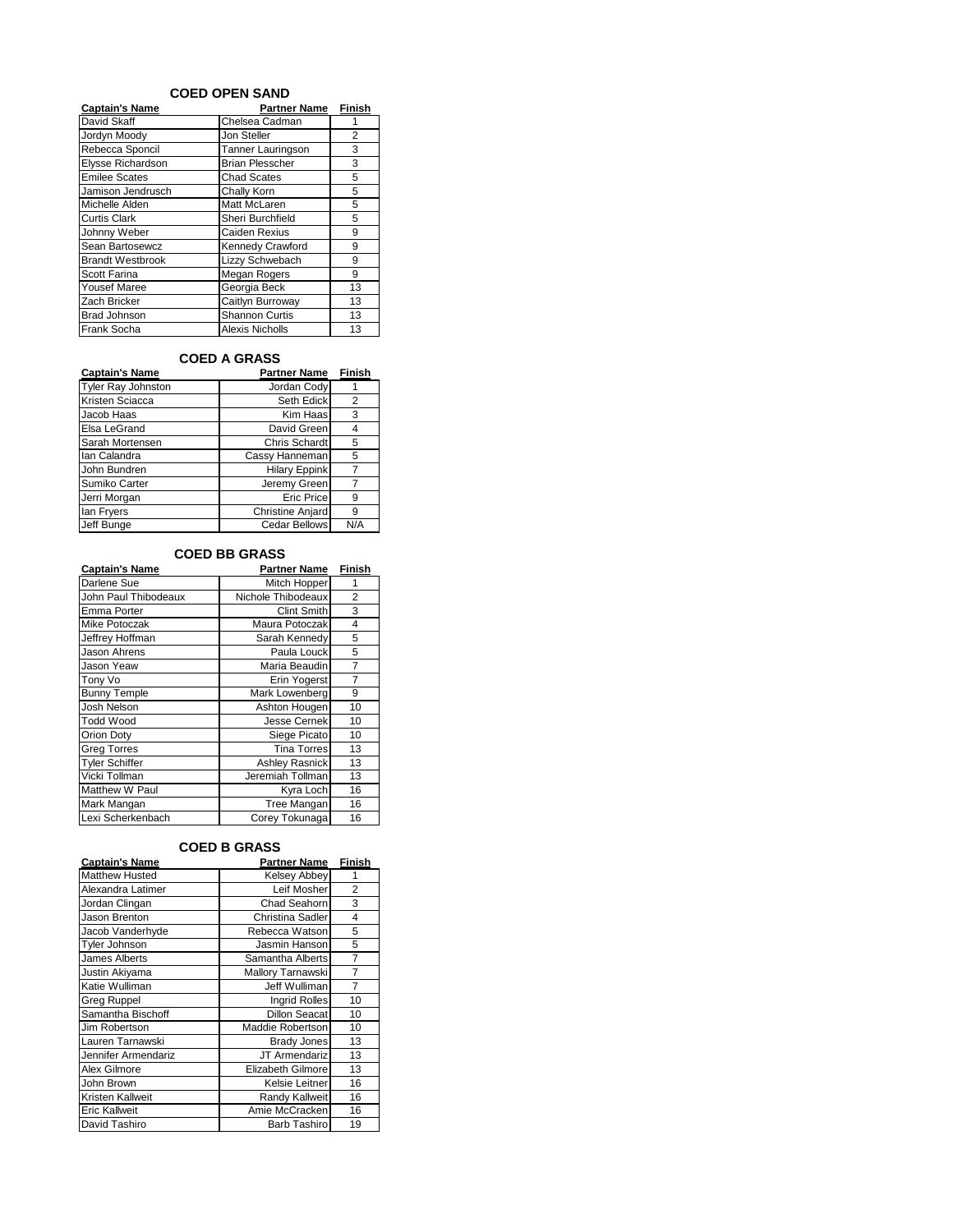#### **Men AA GRASS**

| <b>Captain's Name</b>   | <b>Partner Name</b>    | Finish |
|-------------------------|------------------------|--------|
| David Skaff             | <b>Matt Mclaren</b>    |        |
| <b>Trent Shrock</b>     | Jeremy Stutzman        | っ      |
| John Paul Thibodeaux    | Ian Calandra           | 3      |
| Darci Olave             | <b>Michael Miller</b>  |        |
| <b>Seth Edick</b>       | <b>Brian Plesscher</b> | 5      |
| <b>Finn Basey</b>       | Gage Basey             | 5      |
| John Bundren            | lan Fryers             |        |
| <b>Chad Koenegstein</b> | <b>Steve Rhein</b>     |        |

## **Men A GRASS**

| <b>Captain's Name</b>      | <b>Partner Name</b>    | Finish |
|----------------------------|------------------------|--------|
| Wes Benge                  | Mark Lowenberg         |        |
| Jason Obreque              | Alan Prater            |        |
| Alan Sage                  | <b>Orion Doty</b>      | 3      |
| Caleb Jares                | Corin Sandford         |        |
| <b>Chad Scates</b>         | <b>Tommy Ward</b>      | 5      |
| Juan Ignacio Ortiz Navarro | <b>Hector Martinez</b> | 5      |

## **Men BB GRASS**

| <b>Captain's Name</b> | <b>Partner Name</b> | <b>Finish</b> |
|-----------------------|---------------------|---------------|
| Luis Loya             | Abel Galvan         |               |
| Beau Trapp            | <b>Ryan Harings</b> |               |
| <b>Clint Smith</b>    | <b>Mitch Hopper</b> | 3             |
| Jeff Coursen          | Jason Altamirano    |               |
| Eric Wass             | Miles Humble        | 5             |
| Jeremiah Tollman      | Carlos Lopez        | 5             |
| Karl Stutzman         | <b>Brian Miller</b> |               |
| <b>Tyler Heister</b>  | Zach Tudor          |               |

#### **Men B GRASS**

| <b>Captain's Name</b>   | <b>Partner Name</b>   | <b>Finish</b> |
|-------------------------|-----------------------|---------------|
| <b>Matthew Husted</b>   | <b>Dillon Seacat</b>  |               |
| Chris Rolli             | <b>Terry Milner</b>   | 2             |
| Ryder Goodlin           | Gilbert Carino        | 3             |
| Mike Seeland            | Matt BenDanuel        | 4             |
| James Howell            | Jonathan Faustino     | 5             |
| <b>Vincent Mettraux</b> | Mike Moore            | 5             |
| Kevin Skelley           | Nick Meyer            |               |
| <b>Dustin Duerson</b>   | <b>Matthew Stern</b>  |               |
| Mike Potoczak           | Jason Montecalvo      | 9             |
| Caleb Jenkins           | John Brown            | 9             |
| Jason Brenton           | <b>Patrick Stover</b> | 9             |
| Austin Caganaan         | Ethan Pearson         | ٩             |